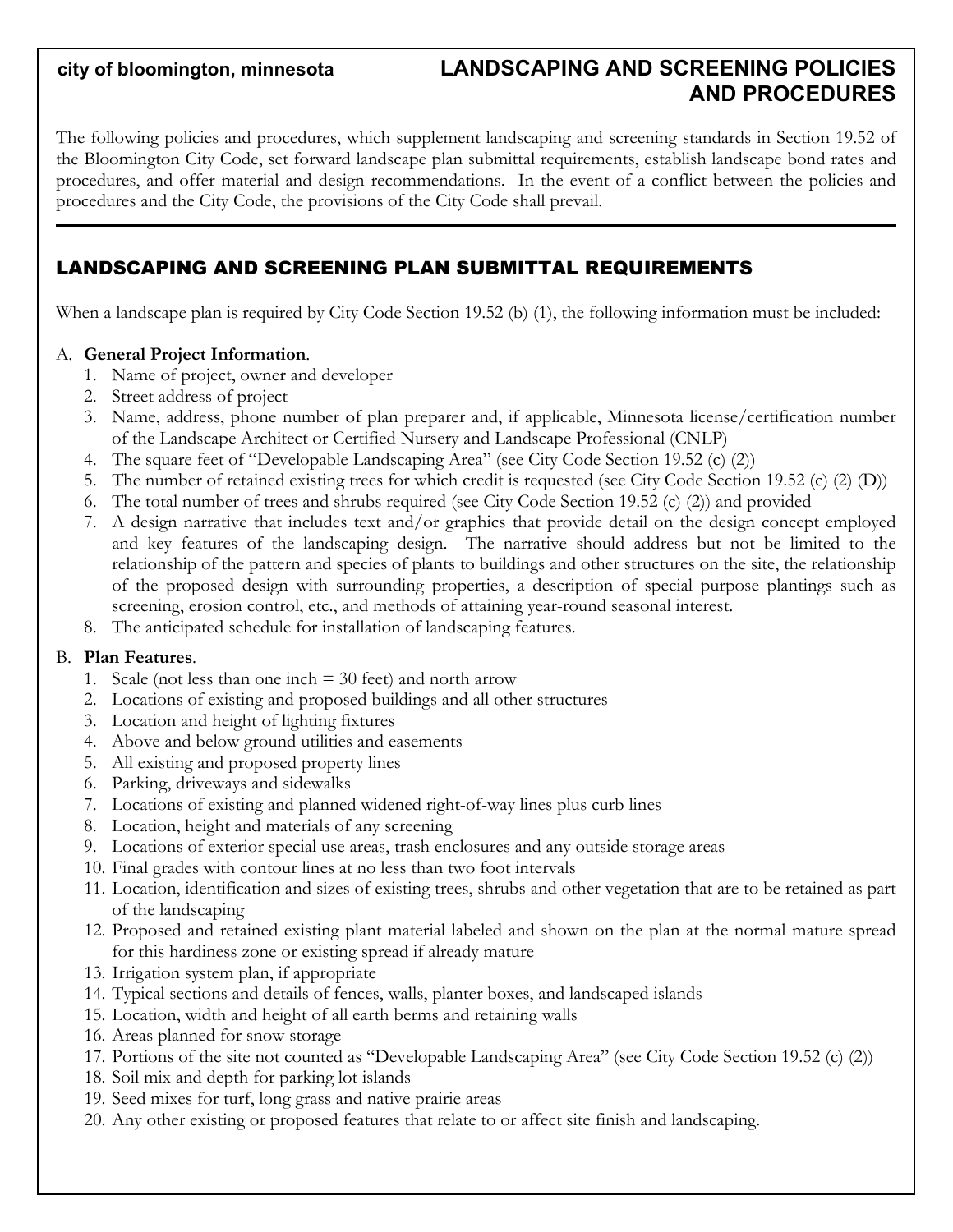### C. **Planting Schedule**. Provide separate planting schedules for proposed and retained existing plant material.

- 1. Plant key (if used)
- 2. Botanical and common plant names
- 3. Quantity of plants for each species. Include separate schedule totals for both trees and shrubs.
- 4. Sizes or height of plants at time of planting and anticipated heights and spread at maturity
- 5. Root specifications
- 6. Any other relevant information

#### LANDSCAPING AND SCREENING PLAN REVIEW PROCESS Parking lot islands should include an 18-inch area clear of trees, shrubs, or perennials along each curb edge.

- Prior to application, review the City Code requirements (Section 19.52) and discuss landscaping and screening issues with the planner assigned to the project. Irrigation systems are not required for parking lot islands, but provisions should be made for watering Prior to application, review the City Code requirements (Section 19.52) and discuss landscapi
- Prepare a landscape plan to be submitted as part of a complete application package.
- The landscape plan will be reviewed in conjunction with other required plans (site plan, utilities plan, grading plan, etc.). There may be conditions of approval that apply specifically to the landscape plan. Approvals will include a standard condition that the final landscape plan be approved by the Planning Manager prior to issuance of a building permit.
- After zoning approvals have been granted, prepare a final landscape plan to submit in conjunction with the building permit application. The final landscape plan must be based on the approved development plans, must respond to any changes made to the development plans during the approvals process and must incorporate any conditions of approval related to landscaping. The planner assigned to the project should discuss with the plan preparer any needed landscaping or screening modifications prior to preparation of the final landscaping plan. Submit **five sets** of the landscape plan to the Planning Division.
- The planner assigned to the project will review the final landscape plan and work with the applicant to resolve any issues. Once the landscape plan is approved by the Planning Manager, two stamped, approved landscape plans will be given to the applicant (one as part of the complete building permit field set and one for the landscape contractor). One stamped, approved landscape plan will be placed in the Planning Division's project case file, one will be placed in a landscape plan file, and one will be attached to the City's copy of the complete building permit set. Building permits will not be issued until a final landscape plan is approved.
- For any landscaping proposed in the public right of way in conjunction with an adopted City streetscape plan, apply for appropriate right of way permits through the Public Works Department.

## LANDSCAPE SURETY AMOUNT AND PROCEDURES

The City Code requires a landscape surety to be submitted prior to issuance of building permits (see City Code Section 19.52 (h) (5)). The purpose of the surety is to ensure that landscaping and screening is installed as proposed and survives through at least one full growing season. The typical amount of the surety is determined by multiplying the Developable Landscaping Area (see City Code Section 19.52 (c) (2) (C) for a definition) by the current Landscape Surety Rate. The Landscape Surety Rate, which reflects average market rates for providing, installing and warranting typical landscaping and screening materials in Bloomington, is currently **\$0.50/square foot** of Developable Landscaping Area. The surety must use the City's standard wording (see attached model).

The Planning Manager may reduce the required surety amount for smaller development projects that are not required to install a significant amount of plant material, as required by Code. The reduced surety amount must be a minimum of 125% of the estimated cost of the required landscape material, including installation, as determined by a professional landscape contractor. The cost estimate submitted by the contractor must be reviewed by the City for accuracy. The Planning Manager has the sole discretion to determine whether a reduced surety amount is acceptable based on the scope of the project.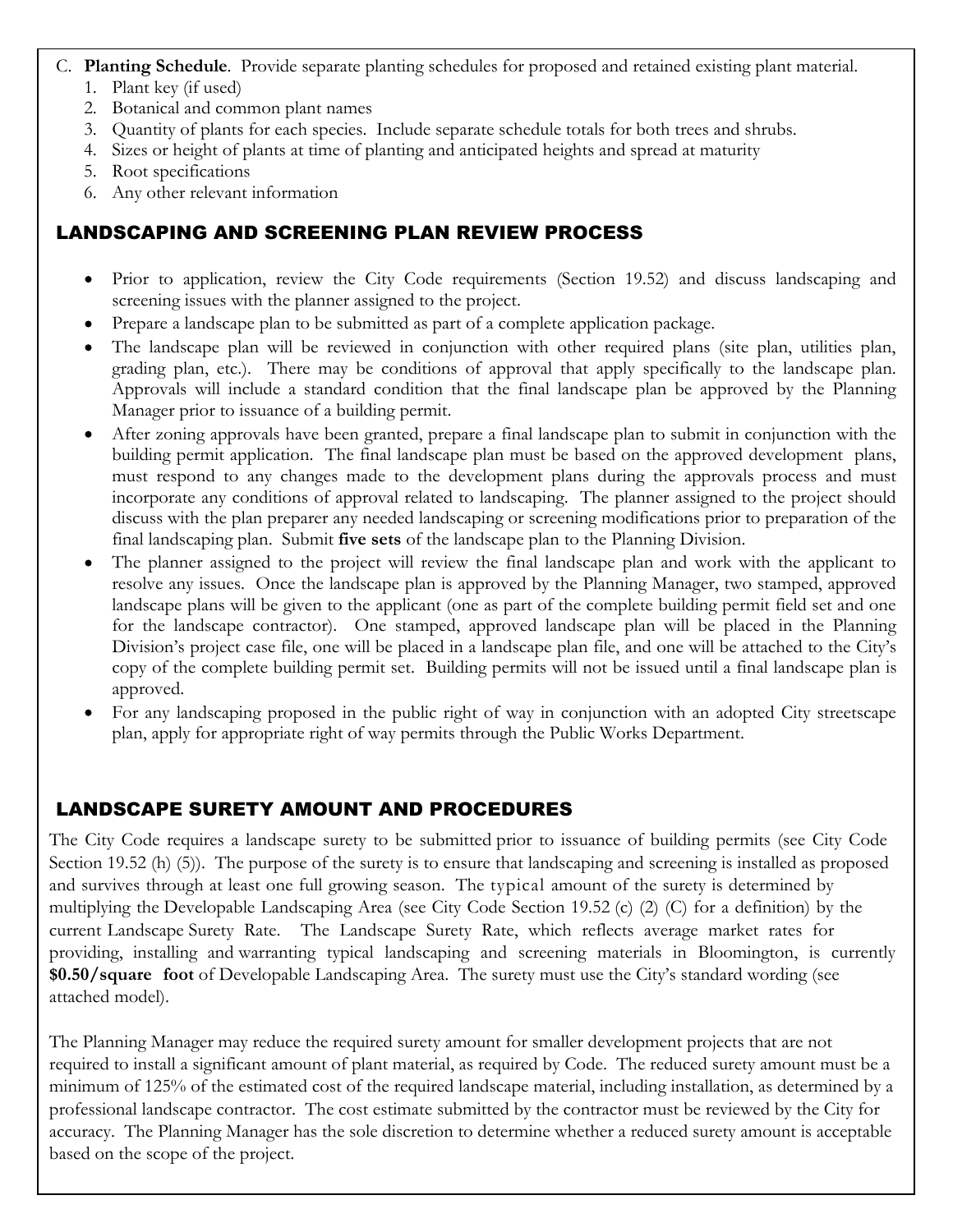## Continued: Landscape Surety Amounts and Procedures

Once the landscaping and screening has been in place through one full growing season, staff will review the landscaping on site. If site conditions match the approved landscape plan and all material is healthy, the surety will be released. If landscaping or screening is missing or incorrectly placed or some material is not in a healthy condition, the owner will be contacted and given an opportunity to correct these issues. The surety amount may be reduced commensurate with the level of outstanding issues. Once the issues are resolved, the landscape surety will be released. If landscaping and screening issues are not resolved, the surety may be called and the proceeds used for installation of approved landscaping and screening materials.

#### GENERAL GUIDELINES FOR THE PREPARATION AND REVIEW OF LANDSCAPE PLANS vegetation as needed. City Code Section 19.52 (h) requires replacement of dead landscape materials.

The following guidelines are intended to assist in the plan preparation and review process, both by the project designer and by City staff in conducting plan reviews:

- Planting plans should consider the location of underground utilities, particularly water, sewer and storm  $\bullet$ sewer lines. Trees should generally not be placed in utility easements.
- Planting areas should be large enough for specified plantings in order to avoid overhang problems. Plantings adjacent to sidewalks need to be located such that they don't obstruct pedestrian movement or sidewalk maintenance.
- Planting locations should be coordinated with the location of irrigation controls, utility boxes, electrical hand holes, and similar obstructions. Where possible, locate such above ground obstructions in planting beds rather than turf areas in order to avoid trip points.
- Accommodate vehicle overhang  $(2\frac{1}{2} 3$  feet) in the placement of plants around parking areas.
- Coordinate planting plans with lighting plans to avoid conflicts.
- Maintain adequate vehicular and pedestrian sight lines. Shrub and perennial plantings should be maintained below driver eye level. Massed tree plantings should not obstruct sight lines nor interfere with required clear sight triangles (see City Code Section 17.31).
- Accommodate adequate snow storage for areas that will be cleared. Avoid planting shrubs and trees in snow storage areas. Instead, perennials and Grasses may be suitable for these areas.
- Select plant materials based on site conditions. Consider susceptibility to salt damage, drought tolerance, shade tolerance, soil types, winter wind exposure, moisture tolerance, etc.

# LANDSCAPING AND SCREENING DESIGN RECOMMENDATIONS

## Along the Site Perimeter

- Landscaping should add visual interest.
- Landscaping should contribute to visual quality and continuity within and between sites.
- Landscaping should provide a transitional area between different uses and help define the property boundary.
- Limit evergreens to 25 percent of trees provided.
- Limit ornamental trees to 25 percent of trees provided.

## Within the Parking Lot

- Landscaping should visually break up large areas of paving.
- Landscaping should provide shade in the summer months.
- Landscaping should help define the parking area.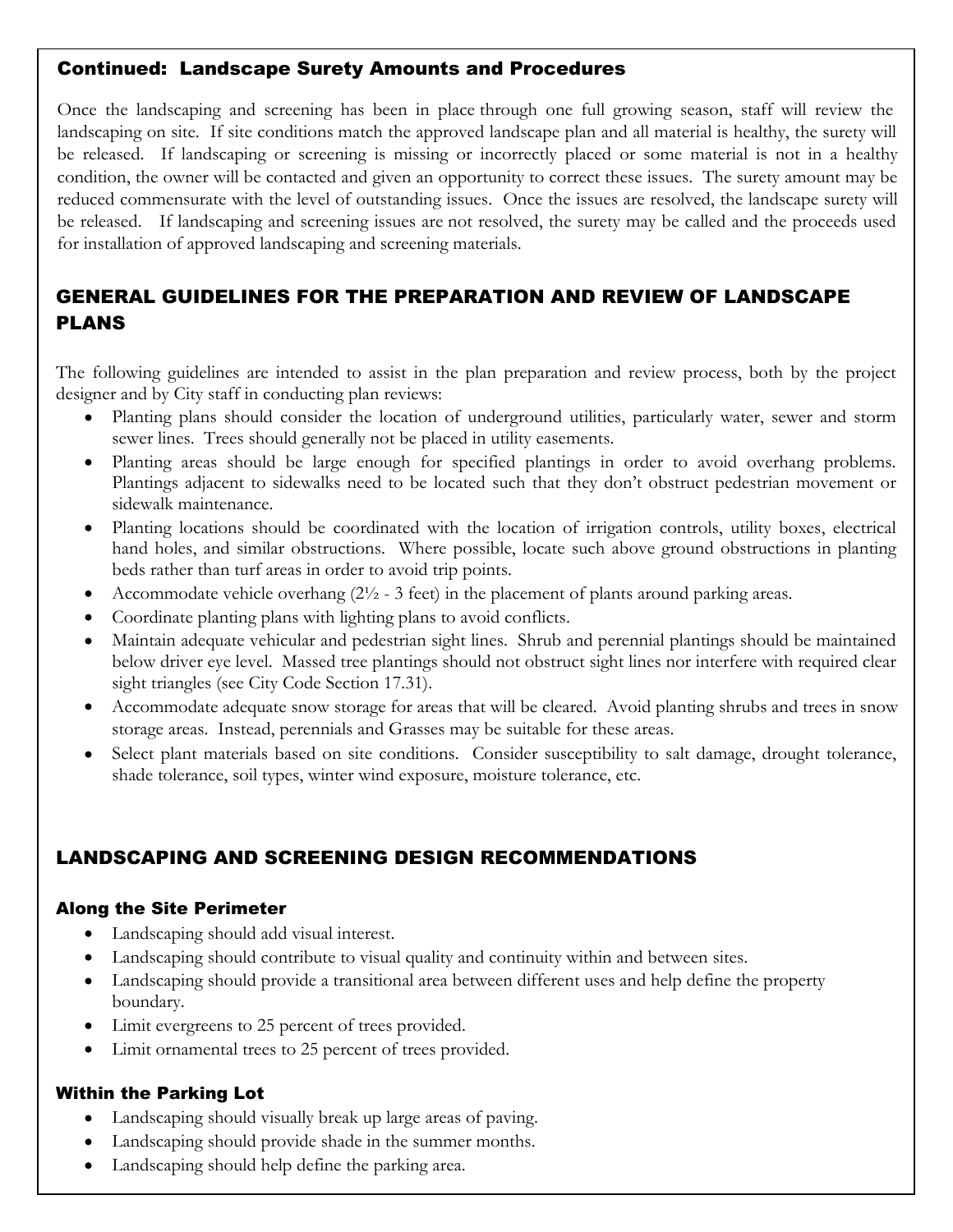## Continued: Recommendation Within the Parking Lot

- Parking lot islands should include landscaping such as trees, shrubs, perennials and/or ornamental grasses. Turf is discouraged in small parking lot islands but may be appropriate in larger islands.
- Landscaping features in parking lot islands should have a maximum height of 3.5 feet above the adjacent driving surface except for trees, which should have a minimum height of 7.5 feet above the adjacent driving surface to the lowest branches at maturity.
- Parking lot islands should include an 18-inch area clear of trees, shrubs, or perennials along each curb edge.
- Irrigation systems are not required for parking lot islands, but provisions should be made for watering vegetation as needed. City Code Section 19.52 (h) requires replacement of dead landscape materials.
- Soil for parking lot islands should be composed of a 1:1:1 mix of soil, compost and sand. The existing soil should be excavated to a minimum depth of two feet and be replaced with the approved soils mix.

## Adjacent to the Building

- Landscaping should visually break up the mass of structures.
- Landscaping should provide shade in the summer months, such as large deciduous trees planted on the west, east , and southwest sides of buildings.
- Landscaping should provide windbreaks, such as evergreens planted to the north and northwest of buildings.
- Landscaping should help define building entrances while not interfering with lighting and CPTED objectives (see below)
- The recommended separation between a tree and building is 12 feet for ornamental trees, 15 feet for over story trees and 20 feet for evergreen trees.
- Fifty percent of the frontage of a building facing a public street should be landscaped with foundation plantings.

## Crime Prevention Through Environmental Design (CPTED)

- *Natural Surveillance*. Landscaping should encourage easy observation of surroundings from buildings and sidewalks, thereby placing more "eyes on the street", a phenomenon that can reduce criminal activity. Landscaping should not obstruct views from doors, windows and sidewalks, should encourage outdoor activity by helping to make walkways pedestrian friendly, and should not obscure appropriate nighttime lighting.
- *Territorial Reinforcement*. Landscaping design and placement should help to convey a sense of territorial  $\bullet$ control so that potential offenders, perceiving this control, may be discouraged. This concept includes features that define property lines and distinguish private spaces from public spaces using landscape plantings, pavement designs, gateway treatments, signage, and open fences.
- *Natural Access Control*. Landscaping features should be used, where appropriate, to assist in controlling access to potential crime targets and in creating a perception of risk for offenders. Landscaping should help to clearly indicate public routes and discourage access to private areas.
- *Maintenance*. Landscaping should be well maintained in accordance with its intended purpose. Deterioration and blight indicate less concern and control by the intended users of a site and indicate a greater tolerance of disorder. Proper maintenance prevents reduced visibility due to plant overgrowth and obstructed or inoperative lighting, while serving as an additional expression of territoriality and ownership. Inappropriate maintenance, such as over pruning shrubs, can prevent landscape elements from achieving desired CPTED effects. Communication of design intent to maintenance staff is especially important for CPTED related ideas to be effective.
- *Avoid Entrapment Areas*. Landscaping should be placed in a manner that avoids the creation of entrapment areas.

## Miscellaneous

*Berms*. Berms should have a minimum crown width of two feet and should be planted with vegetation. The height, slope, and area of the berm should be appropriate to the prevention of erosion and to facilitate safe maintenance of the berm.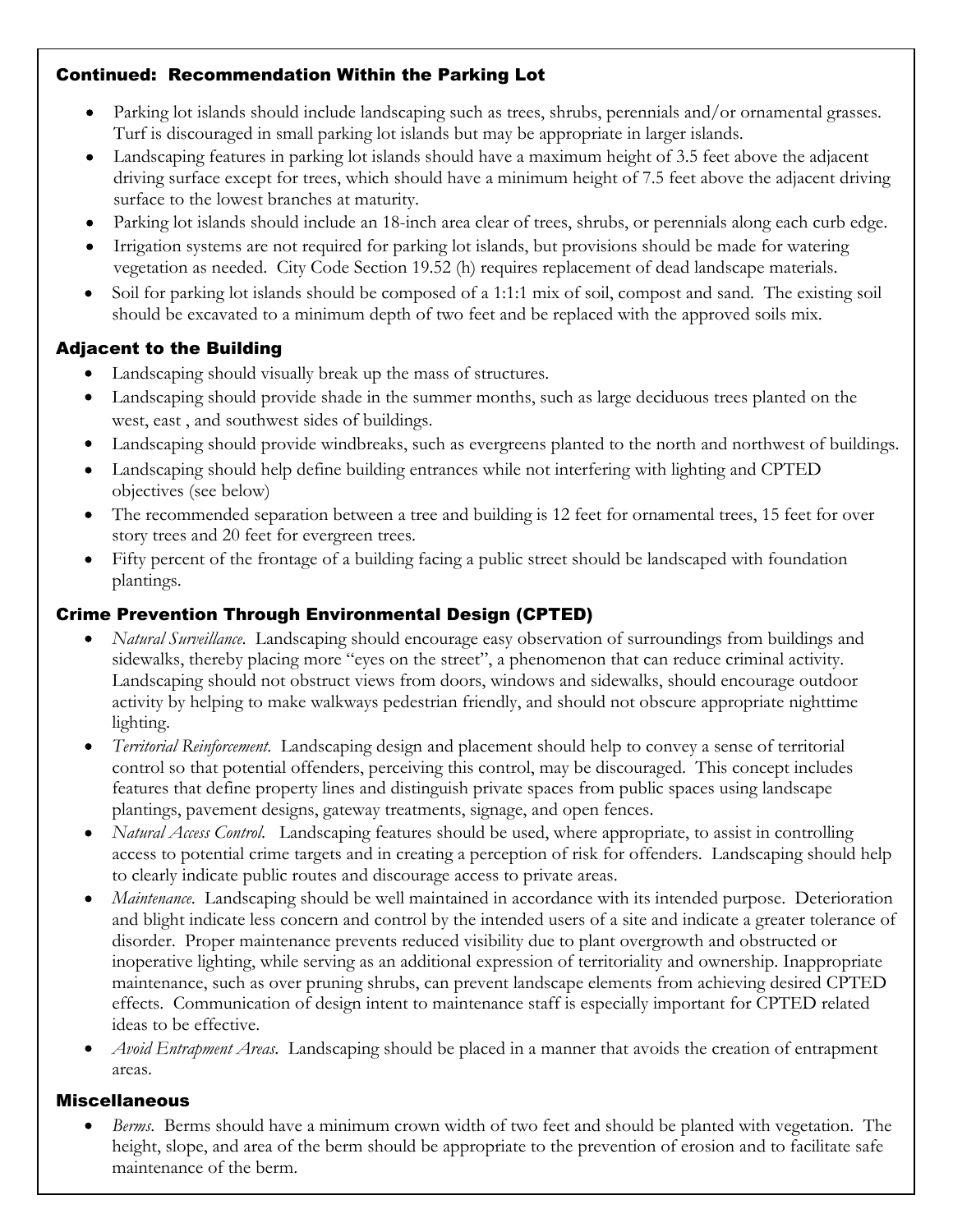- *Developable Landscaping Area*. For the purpose of determining Developable Landscaping Area as discussed in  $\bullet$ City Code Section 19.54 (c) (2) (C), site area devoted to rain gardens, stormwater management ponds and infiltration basins must be counted toward Developable Landscaping Area.
- Parking lot is lot include the marking street as trees, shown as the country of the country of the country of the country of the country of the country of the country of the country of the country of the country of the cou Lakescaping. A minimum ten to 20 foot or greater strip of unmowed native vegetation should be provided around matural water bounes and storm water management points for the purpose of minimizing erosion,<br>creating a natural appearance, improving water quality and promoting wildlife habitats. around natural water bodies and storm water management ponds for the purpose of minimizing erosion,
- $\frac{d}{dx}$  a minimum appearance, improving water quality and promoting whence magnatis. Landscape Edging. A landscape edging of either black plastic, steel, stone, formed concrete or brick paving units should be provided along the perimeter edges of the planting beds that are immediately adjacent to<br>lawn areas lawn areas.
- Irrigation systems are not required for parking lot is parking lot is parking lot is shown in the material be ma<br>Irrigations shown in the material behaviour watering lot is parking lot watering lot watering lot watering l Lawn Areas. Designated lawn areas should be sodded and other areas as approved may be seeded with grasses or planted/covered with approved ground covers.
- *Mulch*. All plants except for turf should be mulched. Organic mulch is preferable, but mulch such as loose stones or rocks is allowed. No impermeable material, such as black plastic, should be used over the soil in a landscape plan.
- *Native prairie and long grasses*. To promote water conservation, add visual interest, stabilize steep slopes and provide wildlife habitat, the use of native prairie and long grasses is encouraged in appropriate areas.
- *Ornamental grasses*. The use of ornamental grasses is encouraged as a way to add visual interest to a site.
- *Rain gardens*. To assist in the efficient control and treatment of storm water as well as to promote groundwater recharge, the use of rain gardens is encouraged.
- *Root Specifications*. Required shrubs should be moved onto the site in pots or balled and burlapped. Required trees should be moved onto the site in pots, balled and burlapped or with a tree spade. Other plants may be moved on to the site in any of the above listed methods or may be bare root.
- *Species Diversity*. Landscape plans should promote species diversity within a site and between neighboring sites.
- *Xeriscaping*. To promote water conservation, xeriscaping design strategies are encouraged, including using decorative rock as ground cover, limiting turf areas, selecting low-water-use plants, designing efficient irrigation systems and using mulch.

# LANDSCAPING AND SCREENING MATERIALS RECOMMENDATIONS

It is in the interest of the City of Bloomington and private land owners to install landscaping that is suitable for its given environment. Placing appropriate plant materials in appropriate locations minimizes both ongoing maintenance and plant mortality. The following lists of plant materials are offered as guides in the selection of plants for specific situations. The plants contained in these lists have been compiled from a variety of industry sources and references. In including general species and/or specific plants on these lists, the City of Bloomington offers no guarantee as to their actual hardiness or suitability.

## Trees Placed Near Streets

- Acer rubrum Red Maple Acer saccharum Sugar Maple Celtis occidentails Hackberry Ginko biloba (male trees) Ginko Gleditisia triacanthos and cultivars Honeylocust Ostrya virginiana Ironwood Quercus bicolor Swamp White Oak Tilia americana and cultivars American Linden Tilia cordata and cultivars **Littleleaf Linden**
- Malus species Crabapple (cultivars suitable for street use)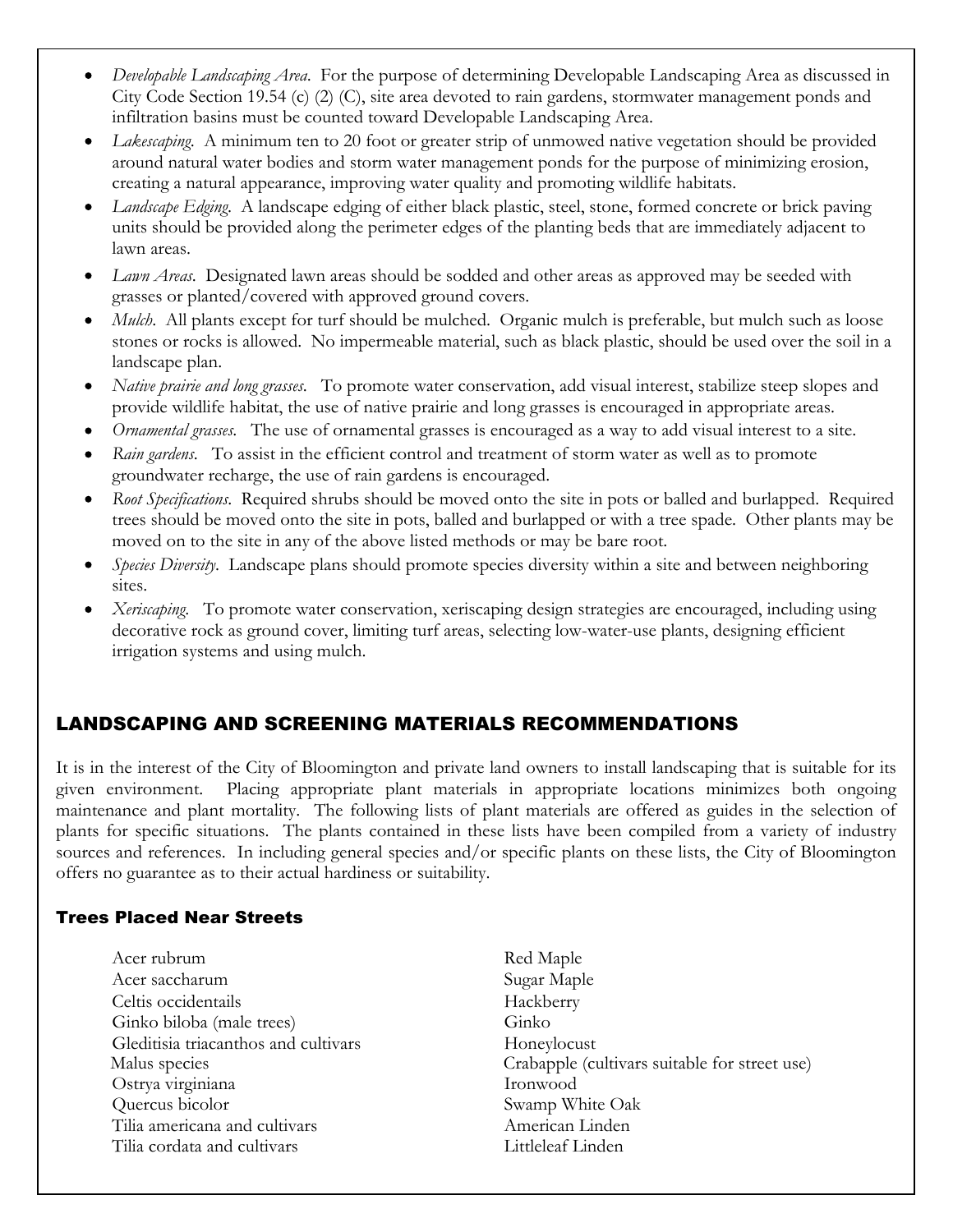#### Salt Tolerant Trees and Shrubs - Moderately Tolerant (MT) to Tolerant (T)

#### Parking lot islands should include landscaping such as trees, shrubs, perennials and/or ornamental grasses. **Evergreens:**

Abies species (MT) Fir Juniperus species (MT) Juniper Picea glauca densata (T) a minimum height of 7.5 feet above the adjack Hills Spruce the adjack Hills Spruce the adjack Hills Spruce the adjack Hills Spruce the adjack Hills Spruce the adjack Hills Spruce the adjack of 7.5 Picea pungens (T) and at maturity. Colorado Spruce Pinus nigra (T) and 18-inch area clear of trees, showledge and trees, she curb edge. Austrian Pine Thuja occidentalis species (MT) Arborvitae

## **Deciduous Trees:**

Amelanchier species (T) Serviceberry Betula species (MT) Birch Crataegus species (MT) Hawthorn Ginko biloba (T) Ginko Gleditsia triacanthos Honeylocust Gymnocladus diocia (T) Kentucky Coffeetree Ostrya virginiana (MT) Ironwood Populus tremuloides and cultivars (MT) Aspen Salix species (MT) Willow Ulmus species (MT) Elm Celtis occidentalis (MT) Hackberry

#### **Deciduous Shrubs:**

Amelanchier species (MT) Serviceberry Aronia melanocarpa species (T) Chokeberry Cotoneaster species (T) Cotoneaster Forsythia species (MT) Forsythia Hamamelis virginiana (MT) Witchhazel Hydrangea species (T) Hydrangea Ilex verticillata cultivars (MT) Winterberry Philadelphus species (MT) Mockorange Potentilla fruiticosa (T) Potentilla Prunus cistena (T) Purpleleaf Cherry Ribes alpinum (T) Currant Syringa vulgaris species (MT) Lilac Weigela florida cultivars (MT) Weigela Sambucus canadensis (T) Common Elderberry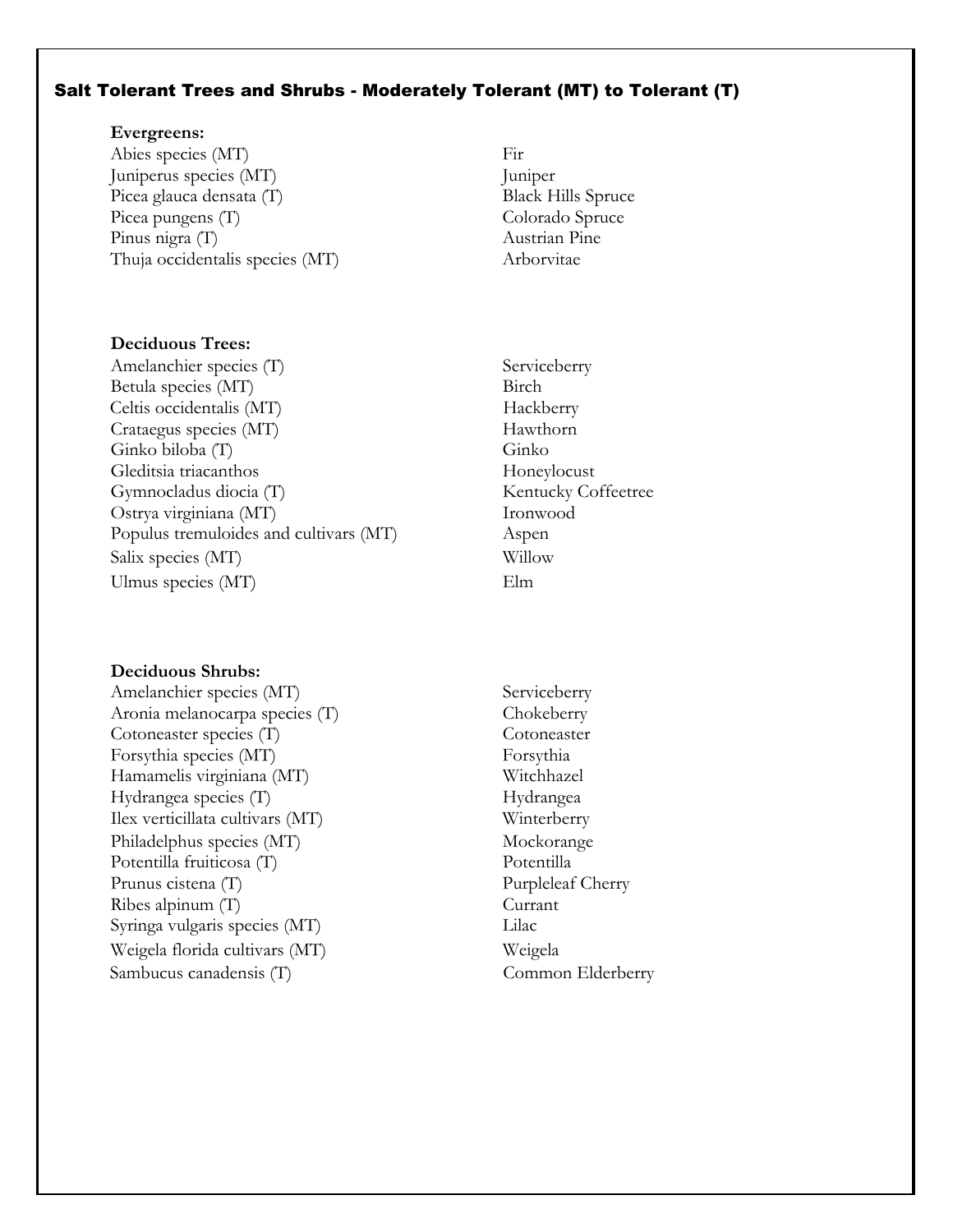#### Trees and Shrubs for Parking Lot Areas

#### Prees, should include landscaping such as trees, should include the share should grasses. **Trees:**

Acer plataniodes 'Pond' Landscapital features in particular features in particular showld have a maximum height of 3.5 feet above the adjacent of 3.5 feet above the adjacent of 3.5 feet above the adjacent of 3.5 feet above the adjacent of 3.5 fee driving surface except fractions of trees, which should have a minimum height of 7.5 feet above the adjacent of 7.5 feet above the adjacent driving driving  $\alpha$  and  $\alpha$  and  $\alpha$  are  $\alpha$  and  $\alpha$  are  $\alpha$  and  $\alpha$  are  $\alpha$ Crataegeus species<br>Gymnoclasus diocia Parking lot islands should include an 18-inch area clear of trees, shrubs, or perennials along each curb edge. Gleditsia triacanthos Honeylocust Maackia amurensis are not required for parking lot is a should be made for watering and watering made for watering  $A$ mur Maackia Vegetation as needed. Communication 19.52 (h) requires replacement of the code Section 19.52 (h) replacement of  $\alpha$ Celtis occidentalis Hackberry Malus species Crabapple Populus tremuloides **Quaking Aspen** Quercus bicolor Swamp White Oak Tilia species Linden Ulmus species Elm

#### **Shrubs:**

Rhus aromatica 'Gro-Low" Gro-Low Fragrant Sumac Rosa species Shrub Rose Spirarea species Spirea

Kentucky Coffeetree

#### **\*Also consider perrenials, such as Black-eyed Susan, Coneflower, and Daylilies.**

## Trees and Shrubs for Screening

#### **Trees:**

Juniperus virginiana Red Cedar Malus baccata Siberian Crabapple Picea glauca densata Black Hills Spruce Picea pungens Colorado Spruce Pinus ponderosa scopulorun Ponderosa Pine Salix pentandra Laurel Willow Thuja occidentalis American Arborvitae

#### **Shrubs:**

- Cotoneaster lucidus Hedge Cotoneaster Forsynthia ovata Early Forsynthia Physocarpus opulifolius Common Ninebark Prunus virginiana 'Schubert' Chokecherry Syringa chinensis Chinese Lilac Syringa vulgaris Common Lilac Viburnum dentatum Arrowwood
- -